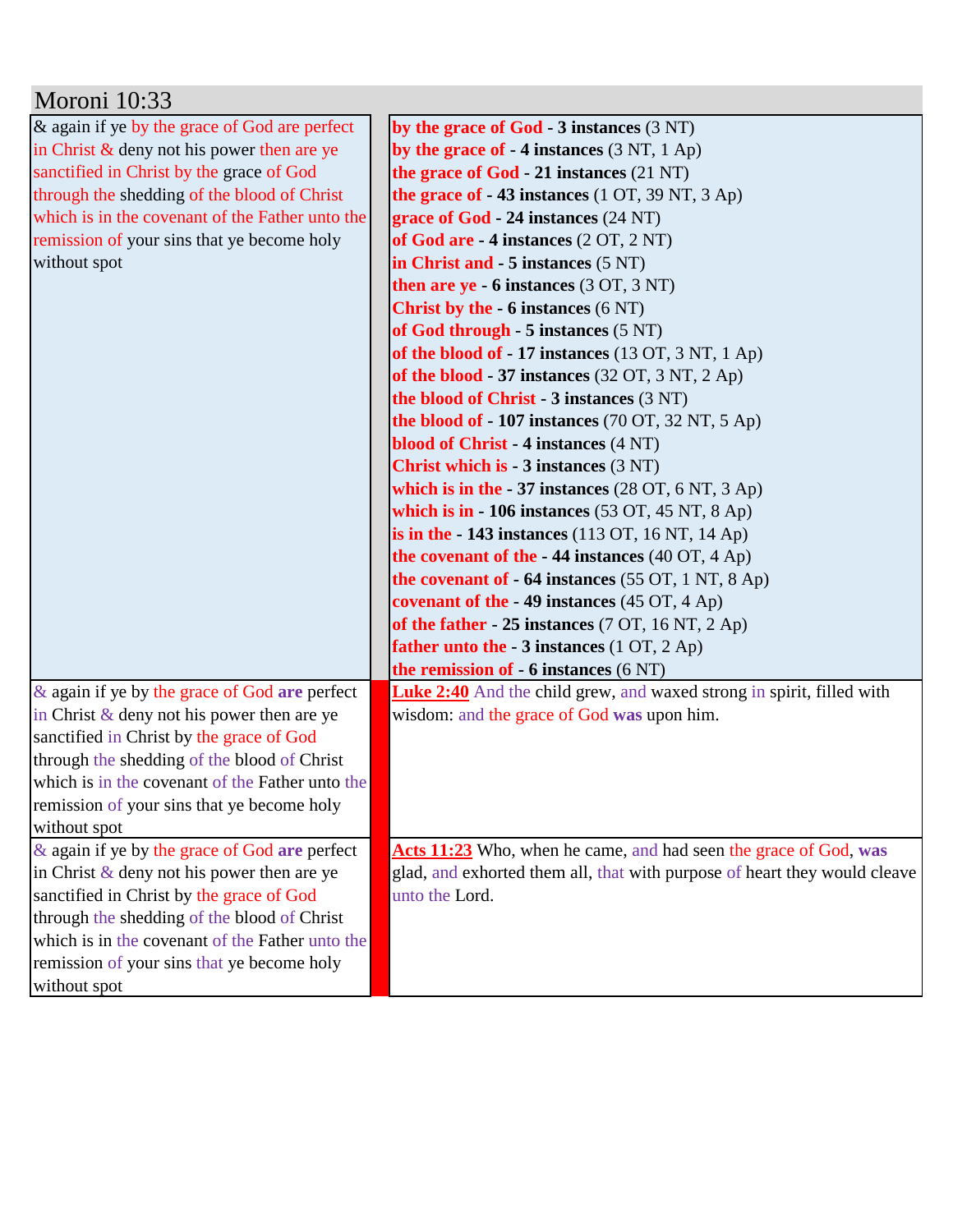| $\&$ again if ye by the grace of God are perfect | <b>Colossians 1:28</b> Whom we preach, warning every man, and teaching        |
|--------------------------------------------------|-------------------------------------------------------------------------------|
| in Christ $\&$ deny not his power then are ye    | every man in all wisdom; that we may present every man perfect in             |
| sanctified in Christ by the grace of God         | <b>Christ Jesus:</b>                                                          |
| through the shedding of the blood of Christ      |                                                                               |
| which is in the covenant of the Father unto the  |                                                                               |
| remission of your sins that ye become holy       |                                                                               |
| without spot                                     |                                                                               |
| & again if ye by the grace of God are perfect    | <b>1 Corinthians 1:2</b> Unto the church of God which is at Corinth, to them  |
| in Christ $\&$ deny not his power then are ye    | that are sanctified in Christ Jesus, called to be saints, with all that in    |
| sanctified in Christ by the grace of God         | every place call upon the name of Jesus Christ our Lord, both theirs and      |
| through the shedding of the blood of Christ      | ours:                                                                         |
| which is in the covenant of the Father unto      |                                                                               |
| the remission of your sins that ye become holy   |                                                                               |
| without spot                                     |                                                                               |
| & again if ye by the grace of God are perfect    | <b>Ephesians 3:6</b> That the Gentiles should be fellowheirs, and of the same |
| in Christ & deny not his power then are ye       | body, and partakers of his promise in Christ by the gospel:                   |
| sanctified in Christ by the grace of God         |                                                                               |
| through the shedding of the blood of Christ      |                                                                               |
| which is in the covenant of the Father unto the  |                                                                               |
| remission of your sins that ye become holy       |                                                                               |
| without spot                                     |                                                                               |
| & again if ye by the grace of God are perfect    | <b>Ephesians 2:22</b> In whom ye also are builded together for an habitation  |
| in Christ & deny not his power then are ye       | of God through the Spirit.                                                    |
| sanctified in Christ by the grace of God         |                                                                               |
| through the shedding of the blood of Christ      |                                                                               |
| which is in the covenant of the Father unto the  |                                                                               |
| remission of your sins that ye become holy       |                                                                               |
| without spot                                     |                                                                               |
| & again if ye by the grace of God are perfect    | <b>Ephesians 4:18</b> Having the understanding darkened, being alienated      |
| in Christ & deny not his power then are ye       | from the life of God through the ignorance that is in them, because of the    |
| sanctified in Christ by the grace of God         | blindness of their heart:                                                     |
| through the shedding of the blood of Christ      |                                                                               |
| which is in the covenant of the Father unto the  |                                                                               |
| remission of your sins that ye become holy       |                                                                               |
| without spot                                     |                                                                               |
| & again if ye by the grace of God are perfect    | <b>1 Corinthians 10:16</b> The cup of blessing which we bless, is it not the  |
| in Christ & deny not his power then are ye       | communion of the blood of Christ? The bread which we break, is it not         |
| sanctified in Christ by the grace of God         | the communion of the body of Christ?                                          |
|                                                  |                                                                               |
| through the shedding of the blood of Christ      |                                                                               |
| which is in the covenant of the Father unto the  |                                                                               |
| remission of your sins that ye become holy       |                                                                               |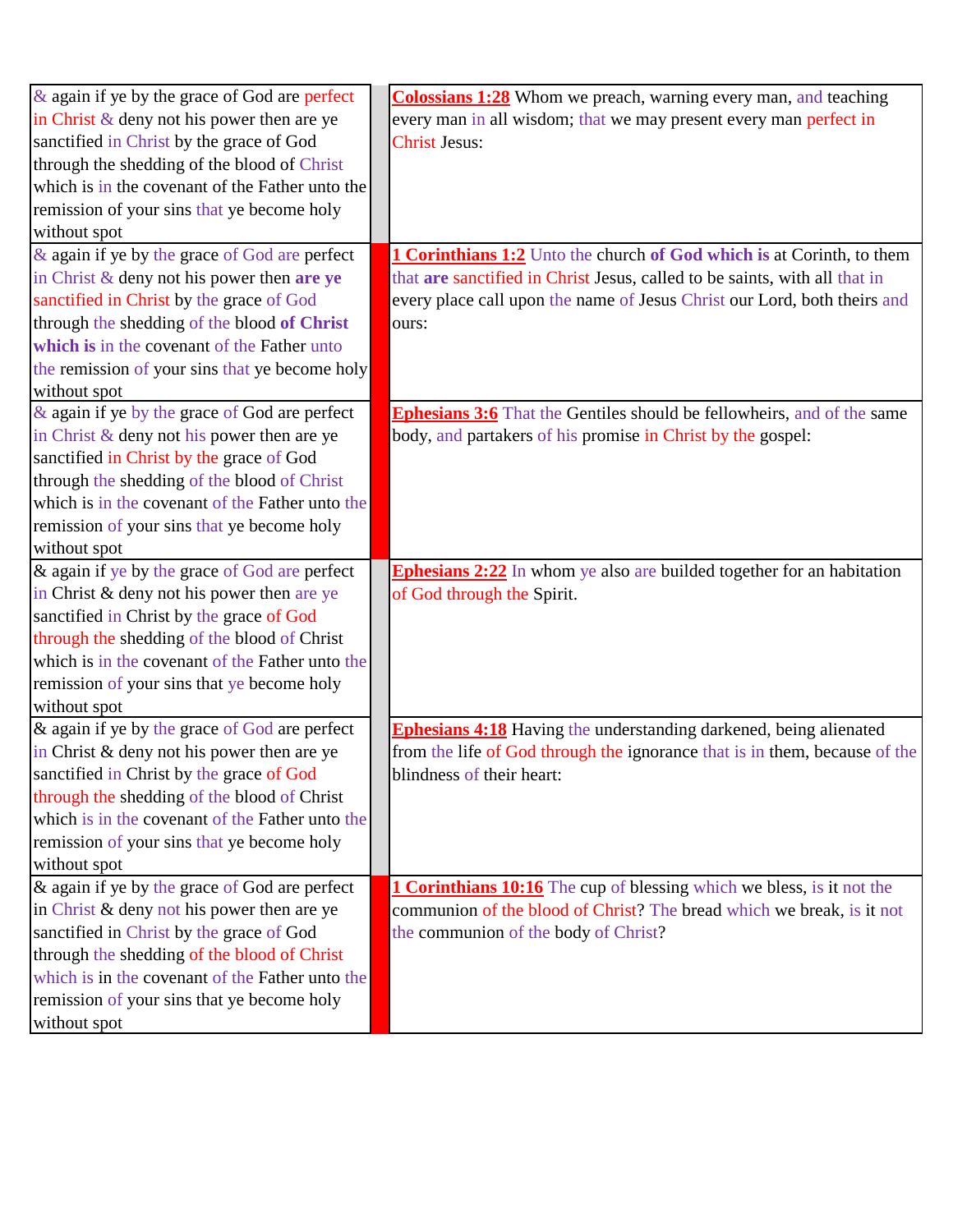| & again if ye by the grace of God are perfect    | Hebrews 9:14 How much more shall the blood of Christ, who through              |
|--------------------------------------------------|--------------------------------------------------------------------------------|
| in Christ & deny not his power then are ye       | the eternal Spirit offered himself without spot to God, purge your             |
| sanctified in Christ by the grace of God         | conscience from dead works to serve the living God?                            |
| through the shedding of the blood of Christ      |                                                                                |
| which is in the covenant of the Father unto the  |                                                                                |
| remission of your sins that ye become holy       |                                                                                |
| without spot                                     |                                                                                |
| & again if ye by the grace of God are perfect    | <b>Ephesians 3:19</b> And to know the love of Christ, which passeth            |
| in Christ & deny not his power then are ye       | knowledge, that ye might be filled with all the fulness of God.                |
| sanctified in Christ by the grace of God         |                                                                                |
| through the shedding of the blood of Christ      |                                                                                |
| which is in the covenant of the Father unto the  |                                                                                |
| remission of your sins that ye become holy       |                                                                                |
| without spot                                     |                                                                                |
| $\&$ again if ye by the grace of God are perfect | 1 Peter 1:11 Searching what, or what manner of time the Spirit of Christ       |
| in Christ & deny not his power then are ye       | which was in them did signify, when it testified beforehand the                |
| sanctified in Christ by the grace of God         | sufferings of Christ, and the glory that should follow.                        |
| through the shedding of the blood of Christ      |                                                                                |
| which is in the covenant of the Father unto      |                                                                                |
| the remission of your sins that ye become holy   |                                                                                |
| without spot                                     |                                                                                |
| $\&$ again if ye by the grace of God are perfect | 2 Corinthians 4:4 In whom the god of this world hath blinded the minds         |
| in Christ & deny not his power then are ye       | of them which believe not, lest the light of the glorious gospel of Christ,    |
| sanctified in Christ by the grace of God         | who is the image of God, should shine unto them.                               |
| through the shedding of the blood of Christ      |                                                                                |
| which is in the covenant of the Father unto      |                                                                                |
| the remission of your sins that ye become holy   |                                                                                |
| without spot                                     |                                                                                |
| $\&$ again if ye by the grace of God are perfect | 1 Maccabees 2:20 Yet will I and my sons and my brethren walk in the            |
| in Christ $\&$ deny not his power then are ye    | covenant of our fathers.                                                       |
| sanctified in Christ by the grace of God         |                                                                                |
| through the shedding of the blood of Christ      |                                                                                |
| which is in the covenant of the Father unto the  |                                                                                |
| remission of your sins that ye become holy       |                                                                                |
| without spot                                     |                                                                                |
| $\&$ again if ye by the grace of God are perfect | <b>Ecclesiasticus 48:10</b> Who wast ordained for reproofs in their times, to  |
| in Christ $\&$ deny not his power then are ye    | pacify the wrath of the Lord's judgment, before it brake forth into fury,      |
| sanctified in Christ by the grace of God         | and to turn the heart of the father unto the son, and to restore the tribes of |
| through the shedding of the blood of Christ      | Jacob.                                                                         |
| which is in the covenant of the Father unto the  |                                                                                |
| remission of your sins that ye become holy       |                                                                                |
| without spot                                     |                                                                                |